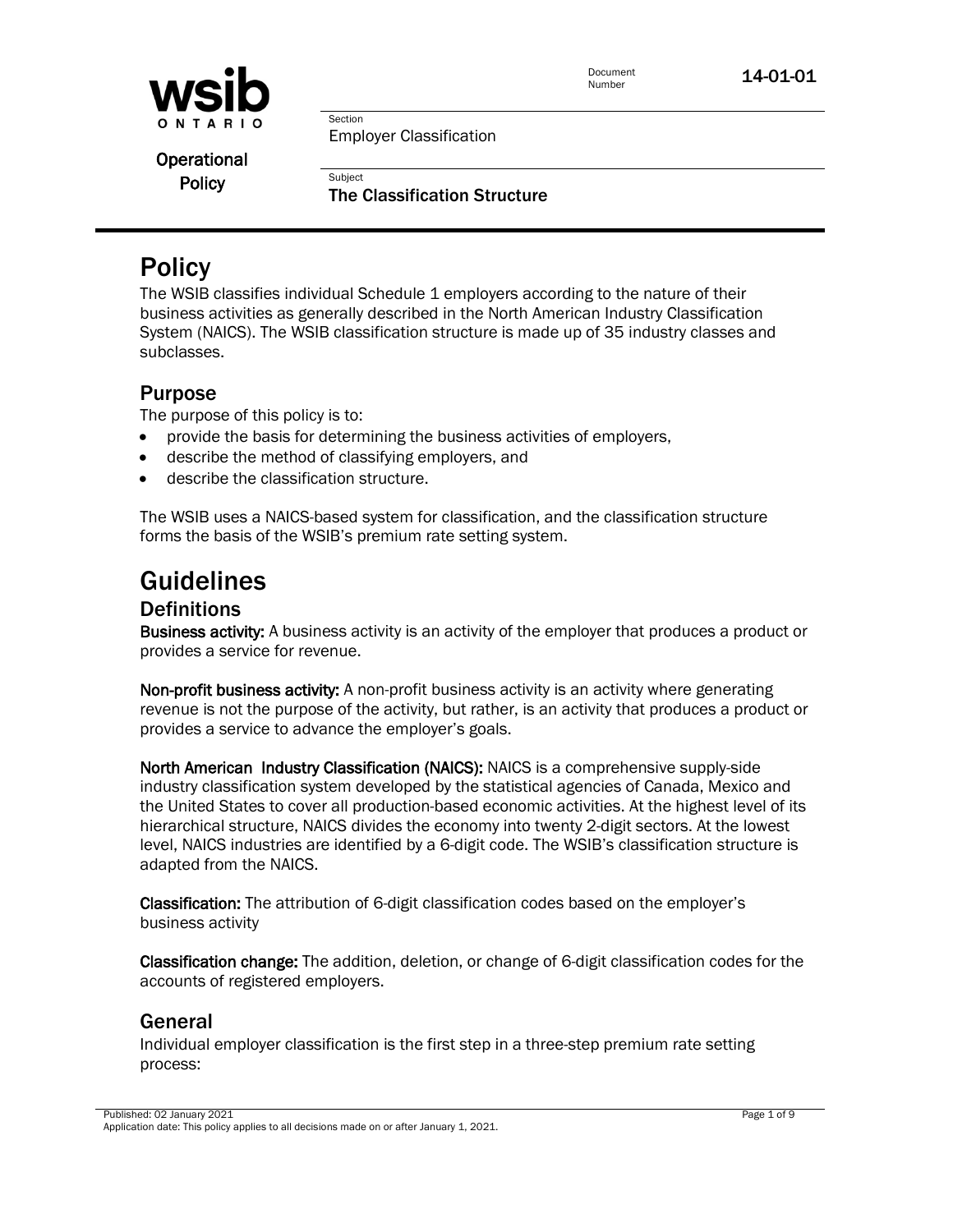



Employer Classification

Section

Subject

Operational **Policy** 

The Classification Structure

- 1. Employers provide a description of their business activities to the WSIB, and are then classified in one or more 6-digit classification codes based on the description in the WSIB's Employer Classification Manual that represents those business activities. Each 6 digit classification code falls under one of the 35 classes or subclasses.
- 2. Premium rates are set for each of the 35 classes and subclasses.
- 3. Employers receive an individual, risk-based premium rate. An employer's individual premium rate is a combination of the employer's classification, as well as their risk. Premium rate setting methods are further described in 14-02-01, Employer Level Premium Rate Setting.

#### Classification structure

#### Classes/subclasses

The classification structure reflects the classes and subclasses listed in Schedule 1. Each class and subclass is composed of all of the 6-digit classification codes belonging to the 2 digit NAICS sector, 3-digit NAICS sub-sector, or 4-digit NAICS industry group listed in the Appendix.

#### Separate construction classification

The WSIB allows the insurable earnings of non-exempt partners and executive officers who do not engage in construction work to be reported under a separate construction classification.

For the purpose of this separate classification, construction work refers to any manual work of a skilled or unskilled nature, the operation of equipment or machinery, or the direct on-site supervision of workers. Periodic on-site visits are permitted, provided that the partner or executive officer is not performing construction work on site.

For more information about coverage in construction, see 12-01-06, Expanded Compulsory Coverage in Construction.

#### Temporary employment agencies

The classification of the business activities of an employer that supplies labour to a client employer follows different rules, see 14-01-08, Temporary Employment Agencies.

#### Classifying employers

#### Registering

When an employer registers, the WSIB will classify the business activities of the employer in one or more 6-digit classification codes. To ensure accurate classification, the WSIB may consider other information, such as:

- business contracts
- direct competitors
- equipment used
- operational processes, and

Published: 02 January 2021 Application date: This policy applies to all decisions made on or after January 1, 2021.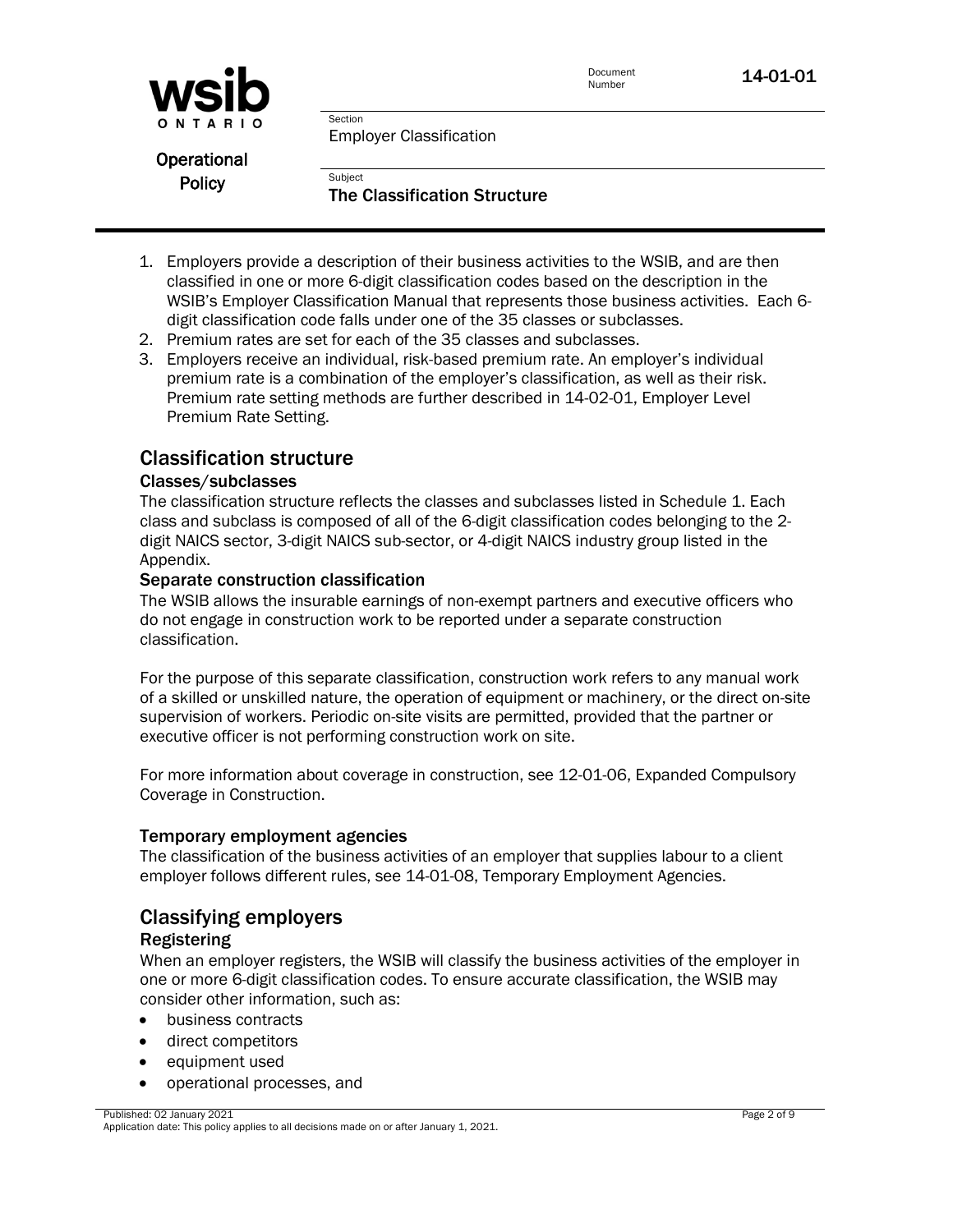



Employer Classification

Section

Subject

Operational **Policy** 

The Classification Structure

staff duties.

Employers may provide annual reports, brochures, pamphlets, photos, and product samples to assist in the classification process. The WSIB also carries out audits to verify an employer's classification.

The WSIB does not take the individual employer's risk, claim experience or accident cost history into account when classifying the employer's operations.

If a Schedule 1 employer:

- fails to fully register with the WSIB,
- fails to provide sufficient information regarding their business activities, or
- engages in a business activity that is not listed in a 6-digit classification code,
- the WSIB classifies them in the 6-digit classification code it considers most appropriate.

See [14-02-02, Registration,](http://www.wsib.on.ca/WSIBPortal/faces/WSIBManualPage?cGUID=14-02-02&rDef=WSIB_RD_OPM&fGUID=835502100635000491) for additional information.

#### Classification rules

Classification rules and conditions for single and multiple classifications apply to all employers in Schedule 1, whether they are in an industry that is mandatory, non-mandatory or under Schedule 2 and have transferred to Schedule 1.

Most employers carry on a single business activity and are classified in a single 6-digit classification code. However, some employers with more than one business activity may be classified in multiple 6-digit classification codes.

Employers with multiple 6-digit classification codes will generally be assigned a single premium rate based on the predominant class or subclass. However, some employers classified in more than one 6-digit classification code may be assigned multiple premium rates, see 14-01-07, Single and Multiple Premium Rates.

The WSIB will determine which 6-digit classification code description is the most appropriate fit for an employer's business activity and will classify the employer accordingly.

#### Ancillary operations

The WSIB will not separately classify the employer's operations that are ancillary, i.e., incidental to the employer's business activity.

Activities that are incidental to an employer's business activity and are therefore not a business activity in their own right include: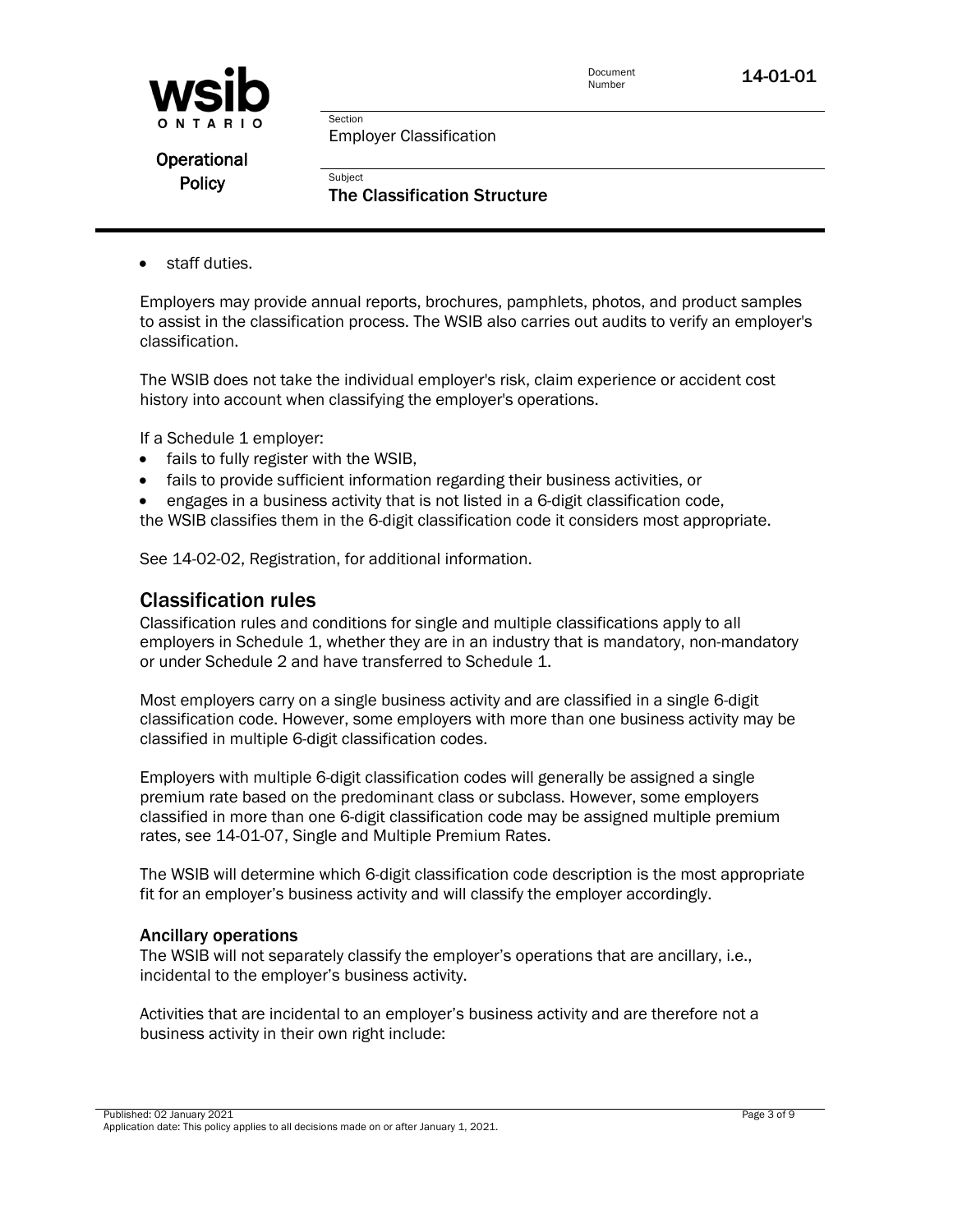



Employer Classification

Section

Subject

Operational **Policy** 

The Classification Structure

- administration related to an employer's operations including management, payroll, human resources, information technology, training and clerical services
- design, including drafting and engineering, research, development and software development related to goods produced or services provided, or intended to be produced or provided, by the employer
- inventory control
- janitorial operations carried on by the employer at the employer's own premises
- marketing, promotion, fundraising or communication related to goods sold or produced or services provided, or intended to be sold, produced, or provided by the employer
- maintenance or repair for the purpose of servicing or repairing the employer's vehicles or equipment
- packaging an employer's own goods, including the manufacturing of packaging material used
- printing or lithography directly onto, or for use on, goods produced or sold by the employer
- the production of power or heat for the employer's use
- the maintaining of security at the employer's premises
- the operation of any of the following carried out for the employer's personnel: cafeterias, commissaries, parking lots, or health, recreational or day care facilities
- transportation of an employer's personnel or of goods produced or sold by the employer including transport of personnel or transportation of goods carried on by an employer before the manufacture of the product
- warehousing or distribution of goods produced or sold by the employer
- warranty repairs carried out on goods produced or sold by the employer
- wholesale of goods produced by the employer.

#### Ancillary to two or more business activities

If an operation is ancillary to two or more business activities classified in separate 6-digit classification codes, ancillary earnings must be segregated and allocated to the classification codes accordingly. If ancillary earnings cannot be segregated, they are considered common ancillary earnings. Common ancillary earnings are allocated to the separate 6-digit classification codes on a prorated basis according to the direct insurable earnings attributable to each

6-digit classification code.

#### Operation that is partly ancillary

An employer may carry on an operation that is partly ancillary to the employer's principal business activity and partly a business activity in its own right.

If the payroll of the part of the operation carrying on as a business in its own right is properly segregated, it is considered a separate business activity and classified accordingly.

Published: 02 January 2021 Application date: This policy applies to all decisions made on or after January 1, 2021.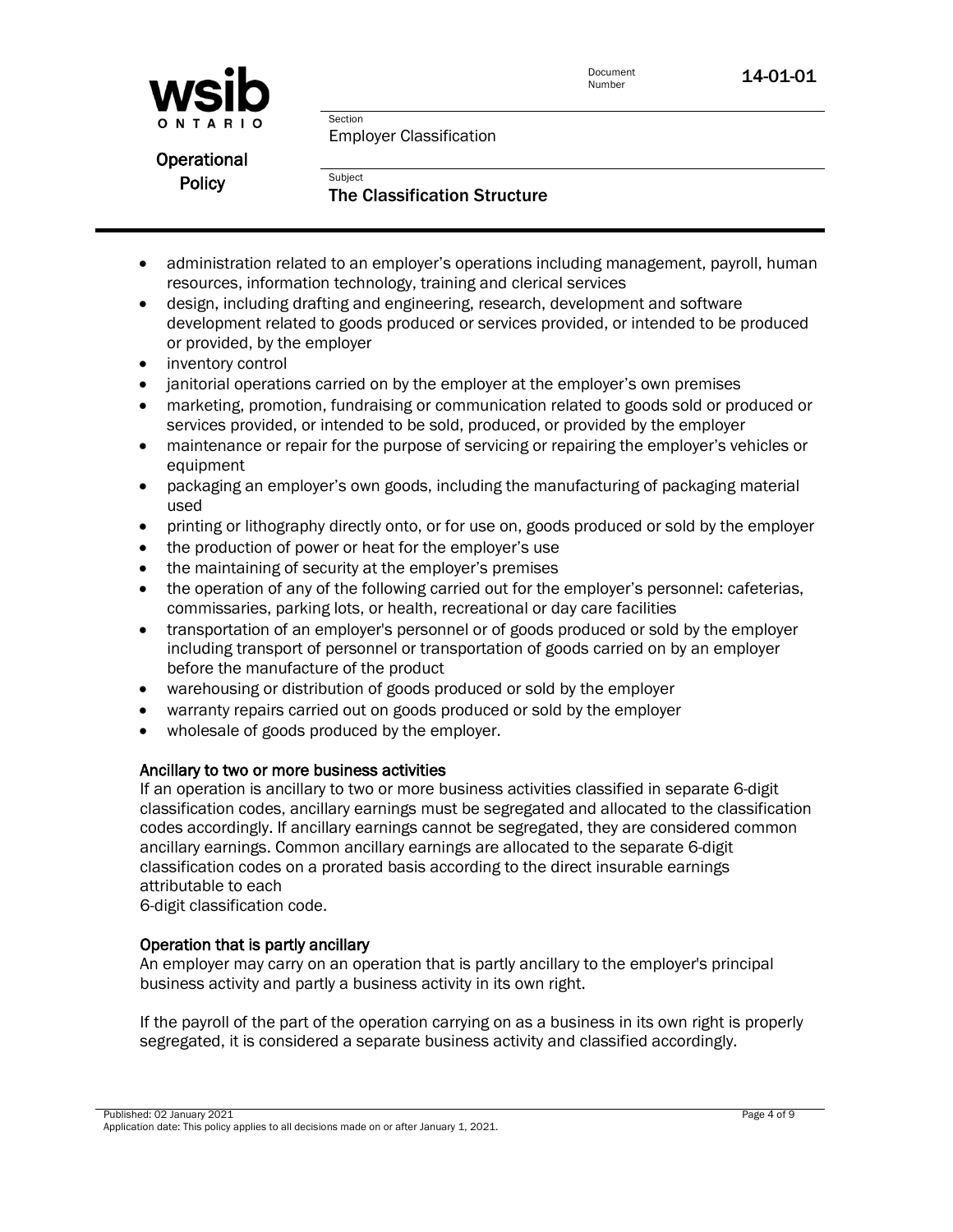

Employer Classification

Section

Subject

Operational **Policy** 

The Classification Structure

However, if the payroll for the two parts of the operation is aggregated, the entire operation is classified in either the 6-digit classification code of the business activity that the ancillary part supports, or the 6-digit classification code of the part that is carrying on as a business activity in its own right, whichever corresponds to the class or subclass that has the higher class premium rate.

#### Payroll and wage records

Once the WSIB has established that an employer is carrying on distinct business activities that are recognized as separate classifications (i.e., they are not ancillary operations as defined by the WSIB), the most important criterion for multiple classifications is the status of the employer's payroll and wage records. These documents must record each worker's insurable (assessable) earnings, as defined by the WSIB. References to payroll in this policy should be read as payroll and wage records.

#### Segregated payrolls

The WSIB requires all employers engaged in more than one business activity that fall under different NAICS codes to maintain segregated wage records and payrolls for each business activity.

Payrolls are considered segregated if the employer maintains a proper record of the payroll directly applicable to each business activity, using a method that can be verified on audit.

In addition to keeping accurate wage records, an employer with segregated payrolls must provide, upon request or on audit, the following types of documentation (as applicable) to support the segregation of the wage records of individual workers:

- time sheets and cards or time logs
- personnel records
- job descriptions and duties
- invoices and contracts (for contractors)
- mileage records (logs) for trucking firms
- other documentation may be considered such as:
	- employer management reports which break down earnings according to business activity, department, product line, cost centres, and occupation
	- contract costing documents
	- budget reports.

#### NOTE

Sales volumes and revenue figures cannot be used to support the segregation of a payroll.

#### Aggregated payroll

If an employer with more than one business activity does not maintain segregated payrolls and records the insurable earnings of all workers with no regard to the business activity in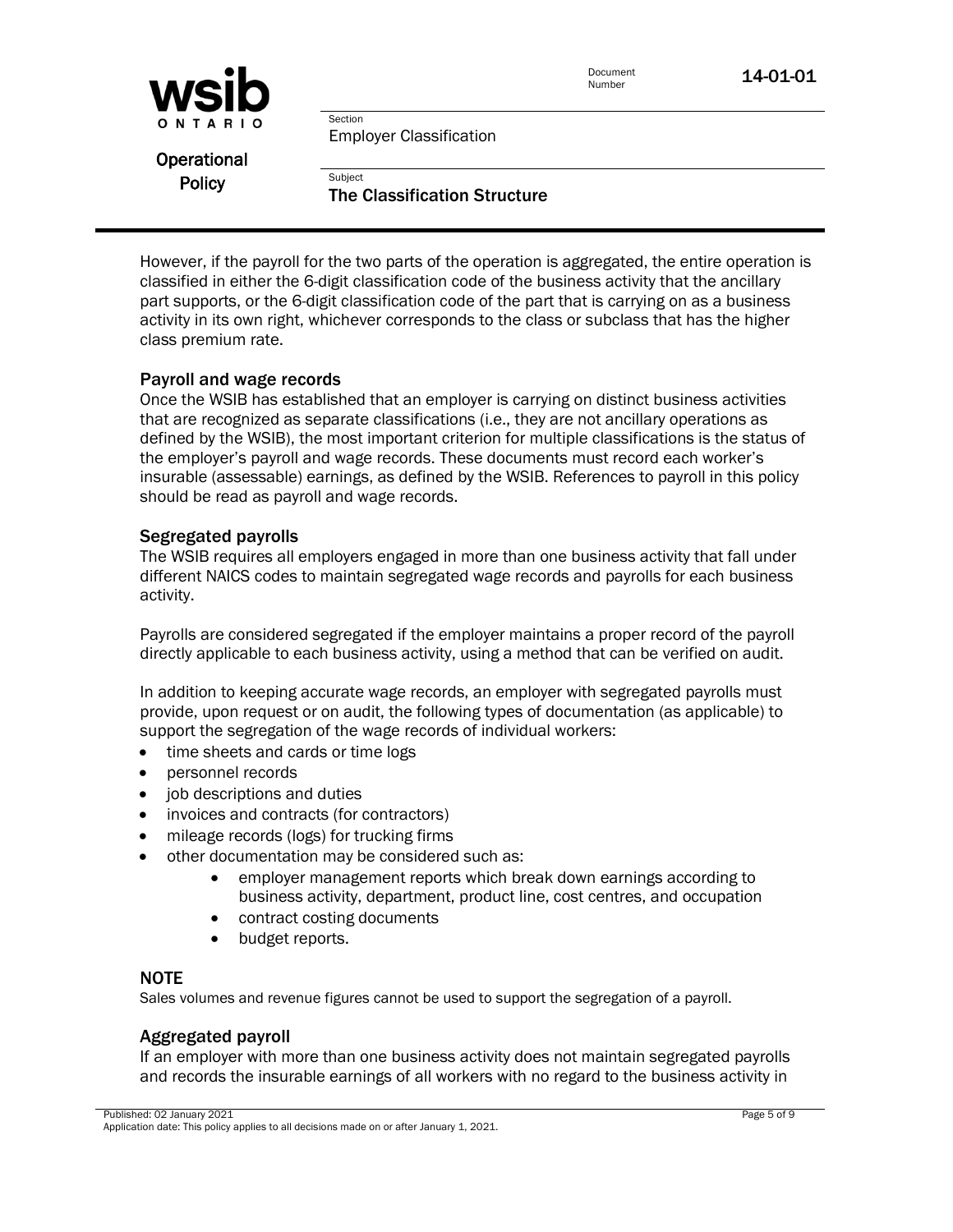

Employer Classification

Section

Subject

Operational **Policy** 

The Classification Structure

which each worker is engaged, the payroll is considered aggregated. Employers with an aggregated payroll are not eligible for multiple classifications.

If there is more than one business activity, and the 6-digit classification code for each business activity is in the same industry class or subclass, the aggregated payroll is generally classified in the 6-digit classification code for the business activity that is considered to make up the largest share of the employer's annual insurable earnings.

If the 6-digit classification codes are in different classes or subclasses, the aggregated payroll is classified in the 6-digit classification code that corresponds to the class or subclass with the highest class premium rate (for exceptions, see **Small employers**, below).

#### Small employers

The WSIB makes an exception to the aggregated payroll rule for small employers. For this purpose, the WSIB defines a small employer as one whose workers' total annual insurable earnings are less than five times the ceiling placed on one worker's annual insurable earnings.

If a small employer carries on several business activities and cannot segregate the payrolls, the payroll is classified according to the class or subclass for the business activity which is considered to make up the largest share of the employer's annual insurable earnings.

#### Starting up and winding down

Almost all operations required by an employer to start up an operation performed by the employer's workers are considered part of the employer's business activity.

Similarly, when an employer is in the process of winding down an operation because of:

- intent to cease business
- bankruptcy, or
- receivership.

but continues to employ workers, the classification of the employer's operation is unchanged.

All ancillary operations are subject to these guidelines on starting up and winding down a business activity.

#### Changes to classification

When registered employers change, add, or discontinue a business activity, they must report this by contacting the WSIB no later than 10 calendar days from the date of the change to ensure that they are correctly classified. The WSIB determines how an addition, deletion or change of business activities affects an employer's classification.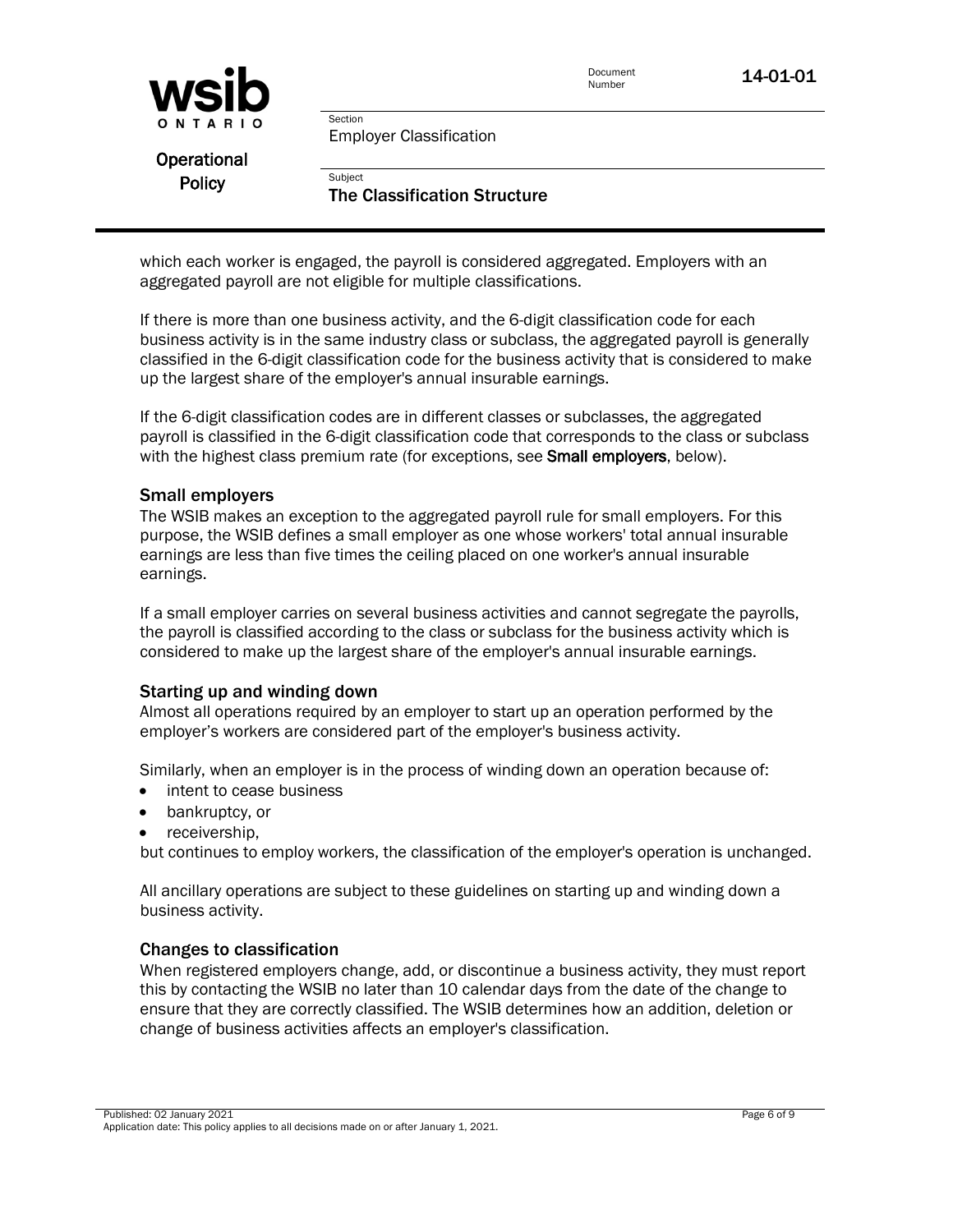

Employer Classification

Section

Subject

**Operational Policy** 

The Classification Structure

A classification change may impact an employer's predominant class or subclass, or the assignment of single and multiple premium rates, see 14-01-07, Single and Multiple Premium Rates.

#### Change in payroll status

When registering with the WSIB (see 14-02-02, Registration), the employer must declare the status of the payroll, i.e., segregated or aggregated. If the employer subsequently changes the status of the payroll, the employer must notify the WSIB of the change no later than 10 calendar days from the date of the change.

#### Application date

This policy applies to all decisions made on or after January 1, 2021.

#### Policy review schedule

This policy will be reviewed within five years of the application date.

#### Document history

This document replaces 14-01-01 dated January 1, 2020.

This document was previously published as: 14-01-01 dated January 2, 2014 Introduction to the Classification Scheme dated October 12, 2004.

# References

#### Legislative authority

*Workplace Safety and Insurance Act, 1997* (as amended) Sections 12.2, 74(1), 81, 87, 88, 90(1), 96, 183(2)

*O. Reg. 175/98*

#### Minute

Administrative #1, November 9, 2020, Page 580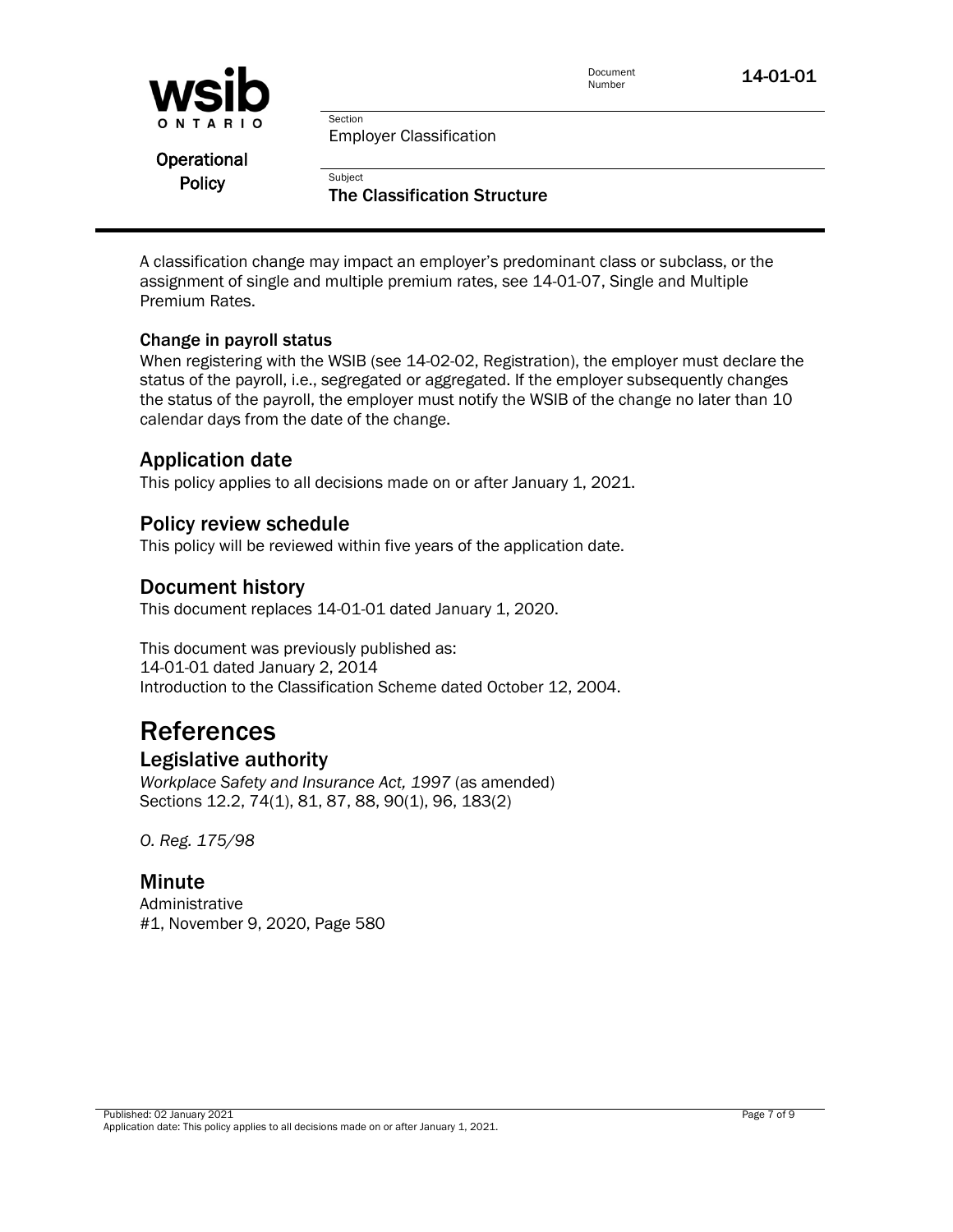

Section Employer Classification

Subject

**Operational Policy** 

The Classification Structure

#### Appendix

The hierarchical nature of NAICS means that the 6-digit classification code assigned to an employer will correspond to the 2-, 3-, or 4-digit NAICS Equivalent Class/Subclass.

For example, NAICS 111411, Mushroom production, belongs under NAICS 11 which in turn corresponds to Class A, Agriculture.

Similarly, NAICS 238330, Flooring contractors, belongs under NAICS 2383 which corresponds to subclass G5, Specialty trades construction.

| Class/Subclass        | <b>Description</b>                                        | <b>NAICS Equivalent</b> |
|-----------------------|-----------------------------------------------------------|-------------------------|
| Class A               | <b>AGRICULTURE</b>                                        | 11                      |
| Class B               | MINING, QUARRYING AND OIL AND GAS EXTRACTION              | $\overline{21}$         |
| Class C               | <b>UTILITIES</b>                                          | $\overline{22}$         |
| Class D               | <b>GOVERNMENTAL AND RELATED SERVICES</b>                  |                         |
| Subclass 1            | Educational services.                                     | 61                      |
| Subclass <sub>2</sub> | Public administration.                                    | 91                      |
| Subclass 3            | Hospitals.                                                | 622                     |
| Class E               | <b>MANUFACTURING</b>                                      |                         |
| Subclass 1            | Food, textiles and related manufacturing.                 | $\overline{31}$         |
| Subclass 2            | Non-metallic and mineral manufacturing.                   | 321-322-326-327         |
| Subclass 3            | Printing, petroleum and chemical manufacturing.           | 323-324-325             |
| Subclass 4            | Metal transportation equipment and furniture              | 331-332-336-337         |
|                       | manufacturing.                                            |                         |
| Subclass 5            | Machinery, electrical equipment and miscellaneous         | 333-335-339             |
|                       | manufacturing.                                            |                         |
| Subclass 6            | Computer and electronic manufacturing.                    | $\overline{334}$        |
| Class F               | <b>TRANSPORTATION AND WAREHOUSING</b>                     |                         |
| Subclass 1            | Rail, water, truck transportation and postal service.     | 482-483-484-491         |
| Subclass 2            | Air, transit, ground passenger, recreational and pipeline | 481-485-486-487-488-    |
|                       | transportation, courier services and warehousing.         | 492-493                 |
| Class G               | <b>CONSTRUCTION</b>                                       |                         |
| Subclass 1            | Residential building construction.                        | 2361                    |
| Subclass <sub>2</sub> | Infrastructure construction.                              | 237                     |
| Subclass 3            | Foundation, structure and building exterior construction. | 2381                    |
| Subclass 4            | Building equipment construction.                          | 2382                    |
| Subclass 5            | Specialty trades construction.                            | 2383-2389               |
| Subclass 6            | Non-residential building construction.                    | 2362                    |
| Class H               | <b>WHOLESALE</b>                                          |                         |
| Subclass 1            | Petroleum, food, motor vehicle and miscellaneous          | 411-412-413-415-418     |
|                       | wholesale.                                                |                         |